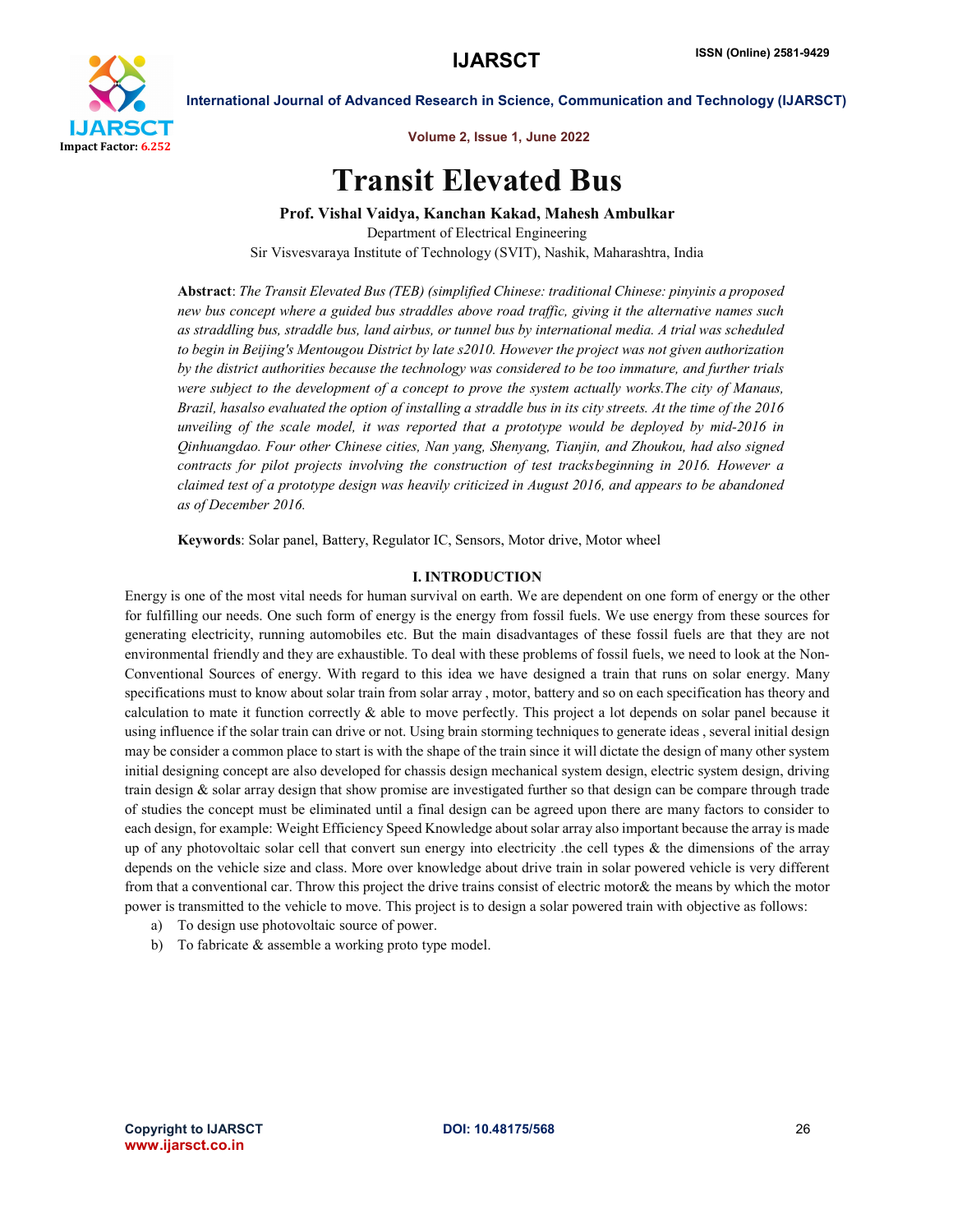

# International Journal of Advanced Research in Science, Communication and Technology (IJARSCT)

#### Volume 2, Issue 1, June 2022

### II. METHODOLOGY

- 1.1 Block Diagram
- 1.2 Circuit Diagram



# Figure 2: Circuit Diagram

# III. CONCLUSION

The solar straddling bus are used at very low scale, at present. Though they have been ground for about few years only, the technology is still in the developmental stages. Hence they cannot be used as a practical means of traction. So here is the conclusion that the challenge lies in making it a viable means of transport. Further research is needed in this regard to improve solar panels, increase efficiency, and reduce weight, to improve reliability and to reduce the cost. Research is being carried out on many semi-conductors and their alloys to develop more efficient solar cells. Thus this technology will definitely live up to its potential sometime in the future.

# IV. ACKNOWLEDGEMENTS

A project is something that could not have been materialized without cooperation of many people involved in making this project are reality it takes many desiccated people and it is our great pleasure to acknowledge the contribution of those involved in the project directly or indirectly.

Copyright to IJARSCT **DOI: 10.48175/568** 27 www.ijarsct.co.in